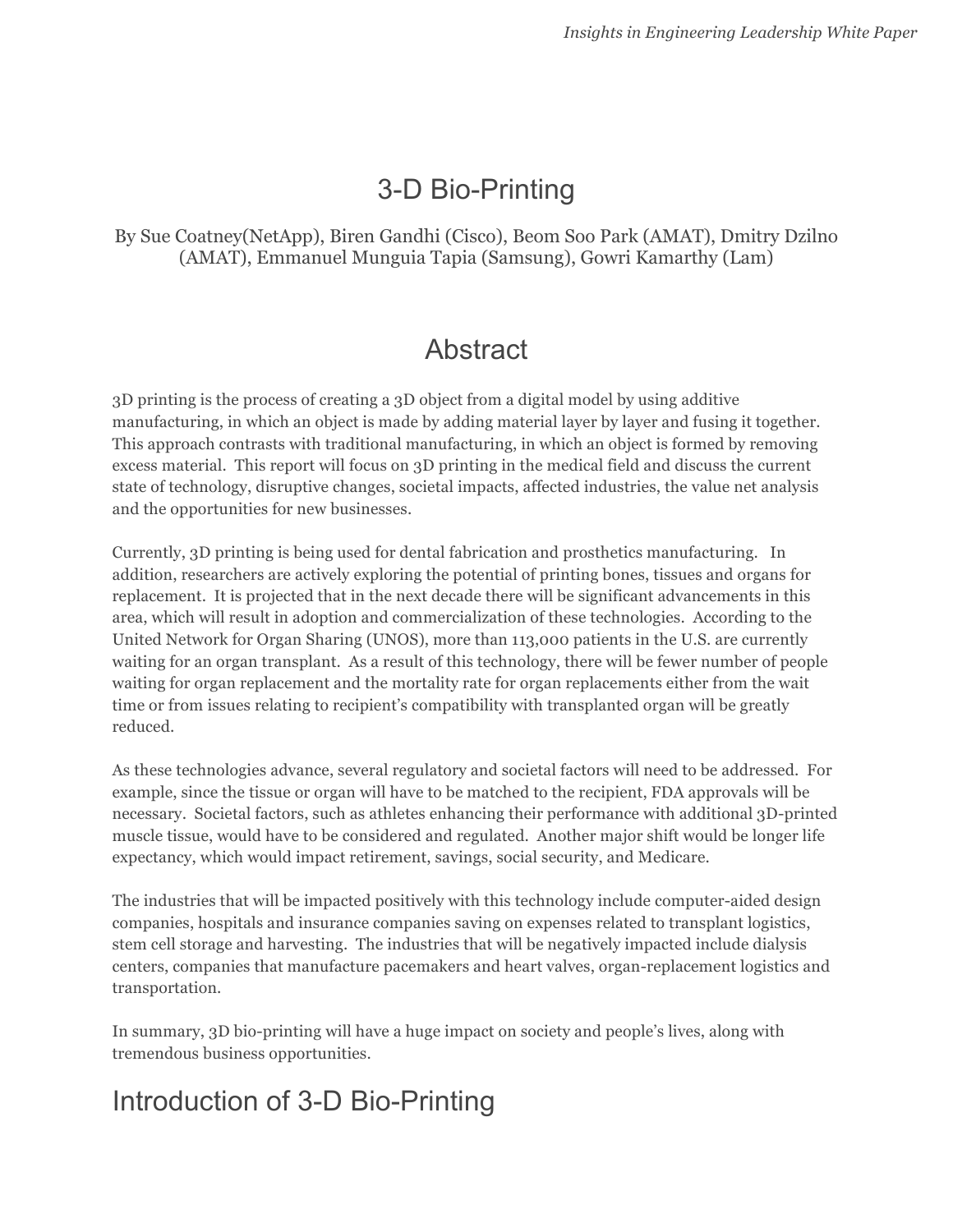A 3D printed object is printed in layers, and then the layers are joined or fused together. 3D printing is currently prohibitively expensive, so it is not yet a viable replacement for high-yield manufacturing. However, 3-D printing is very effective for designing prototypes or replacing custom parts. For example, BMW is currently creating car part prototypes using 3D printing. 3D printing is also being used for rapid prototyping in research labs and industries as well as in industrial design, engineering, architecture, construction, automotive, jewelry, dentistry, medicine, civil engineering, automotive, aerospace, and education.

### **Hypothesis**

3D printing is evolving quickly from rapid prototyping to having wider industrial application, particularly for custom or unique parts. In the medical field, this will have a disruptive impact on bone, tissue, and organ replacement, as they are bio-printed instead of sought for in compatible donors. As a result, there will be a drastic positive shift in quality of life with corresponding impacts in business, government, and society.

We emphasize that 3D printing is likely to affect many facets of society, but this paper focuses primarily on the medical field.

# 3D Bio-Printing Technology [17]

*This chapter was completely removed from the original paper due to potential copyright or inadequate citation issue. The pertinent 3D Bio-Printing Technology overview information is still available from the original source (please see the reference [17]) . Authors encourage the curious readers to take a detour from this paper at this point and familiarize themselves with the state of technology and progression of thereof by browsing the site [17]. Authors would like to extend sincere apologies to the readers for the inconvenience and extend apologies to the site author Christopher Barnatt for possible, but clearly involuntary, violation of his rights.*

*Signed by Dmitry Dzilno personally and for the Authors team* 

# Technology Progression

3D printing technology for medical applications is presently an active topic of research. For instance, there are early stage laboratory prototypes demonstrating on how to print medication, new skin, cartilage and bones (like skull fragments), replacement tissue (such as blood vessels and heart tissue), and even complete replacement organs (such as kidneys and embryonic stem cells.) The subsections below briefly describe practical progress made in each of these areas.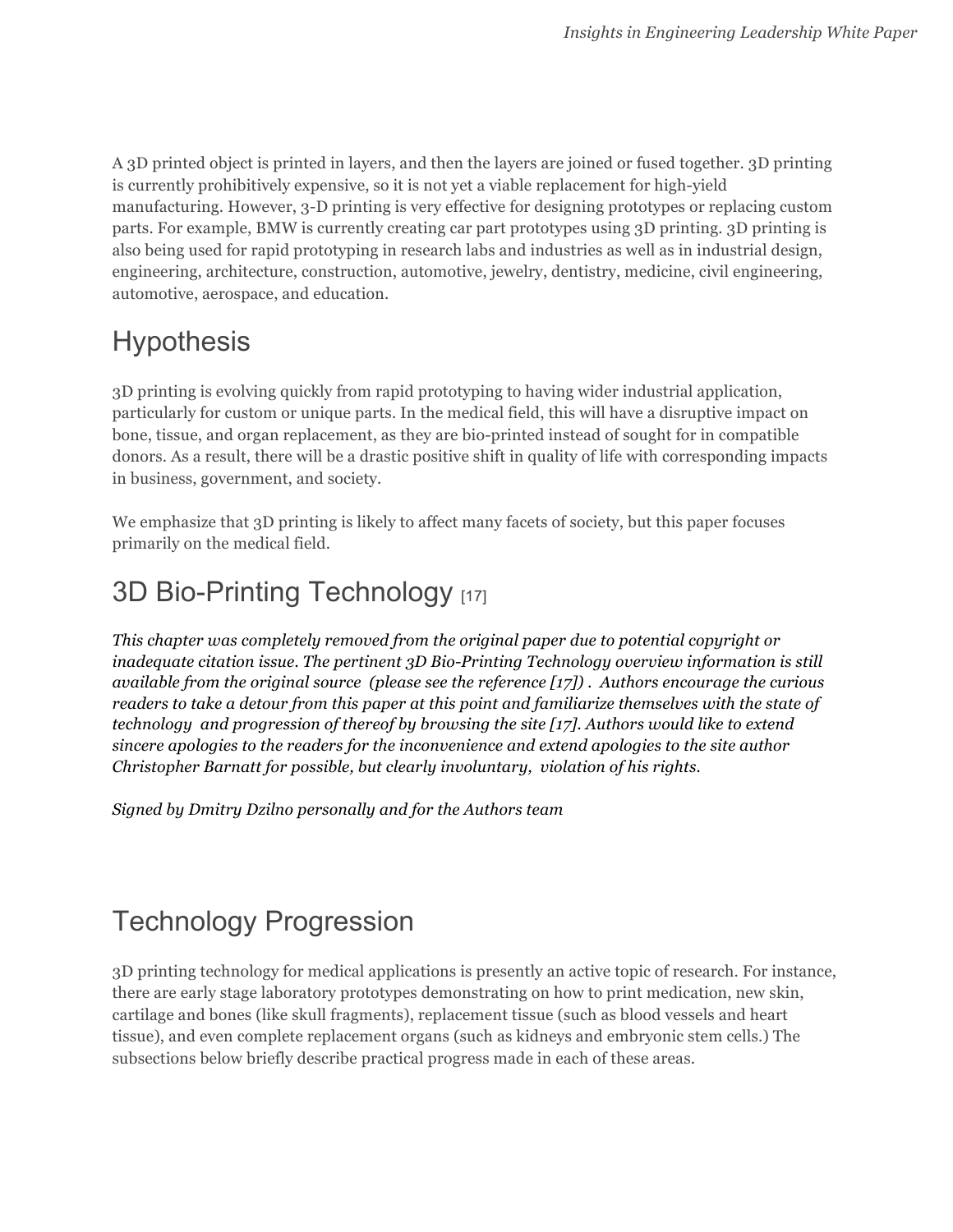**Printing medication.** A team of researchers at the University of Glasgow, led by Cronin Lee [13] created a 3D printing application that prints laboratory equipment specific to the experiment they wish to run. Cronin indicates that this technology is the first step towards technology that could allow people print their own medicine at home. With a custom-built 3D printer and chemical inks, users would download the appropriate molecules to perform molecular assembly on the fly.

**Printing skin.** The last 25 years have seen great advances in creating tissue-engineered skin, which could replace skin damaged from burns, skin diseases and other causes. Recently, scientists have added 3D printed skin to their repertoire. Lothar Koch [5] of the Laser Center Hannover in Germany and colleagues laser-printed skin cells, as reported September 2010 in the journal "Tissue Engineering Part C: Methods."

**Printing cartilages and bones**. 3D cell-printing efforts have also begun focusing on reproducing the skeletal system. In 2011, researchers in Washington State University [8] used a 3D printer to create a bone-like material and structure that acts as a scaffold upon which new bone can grow. Similarly, Lothar Koch [5] of the Laser Center Hannover in Germany and colleagues have developed laser printing to create grafts from stem cells that could develop into bone and cartilage. Their work was published in January 2011 in the journal "Tissue Engineering Part C: Methods." In May of this year, CNET reported that 75 percent of an American patient's skull was surgically replaced with a custom-made implant produced by a 3D printer from Oxford Performance Materials [7].

**Printing replacement tissue.** Printing replacement tissue to "patch" or fix existing organs is another active area of research. For example, researchers developed a "heart patch" made of 3Dprinted cells that could repair damaged hearts. Ralf Gaebel of the University of Rostock, Germany, and his colleagues [10] made such a patch using a computerized laser-based printing technique. They implanted these heart patches into the hearts of rats that had suffered heart attacks. The patched hearts showed improvement in function, the scientists reported in December 2011 in the journal "Biomaterials." Gabor Forgacs from the University of Missouri in Columbia and colleagues [12] printed blood vessels and sheets of cardiac tissue that "beat" like a real heart. Their work was published in March 2008 in the journal "Tissue Engineering." Forgacs and others started a company called Organovo to bring these products to market. A group at the German Fraunhofer Institute [11] created blood vessels by printing artificial biological molecules with a 3D inkjet printer and zapping them into shape with a laser.

**Printing replacement organs**. In a stirring talk from TED2011, Anthony Atala [6] described his research in the development of an organ-printing 3D printer. Atala introduced a product of a similar technology — a bladder grown by borrowed cells. He believes this technology could be a solution to the present crisis of the shortages in donated organs.

**Printing human embryonic stem cells.** Stem cells can now be printed, at least in the lab. In a study published February 5, 2013 in the journal "Science," researchers from the University of Edinburgh [9] describe a valve-based cell printer that prints living human embryonic stem cells. The cells could be used to create tissue upon which to test drugs or grow replacement organs, the scientists report.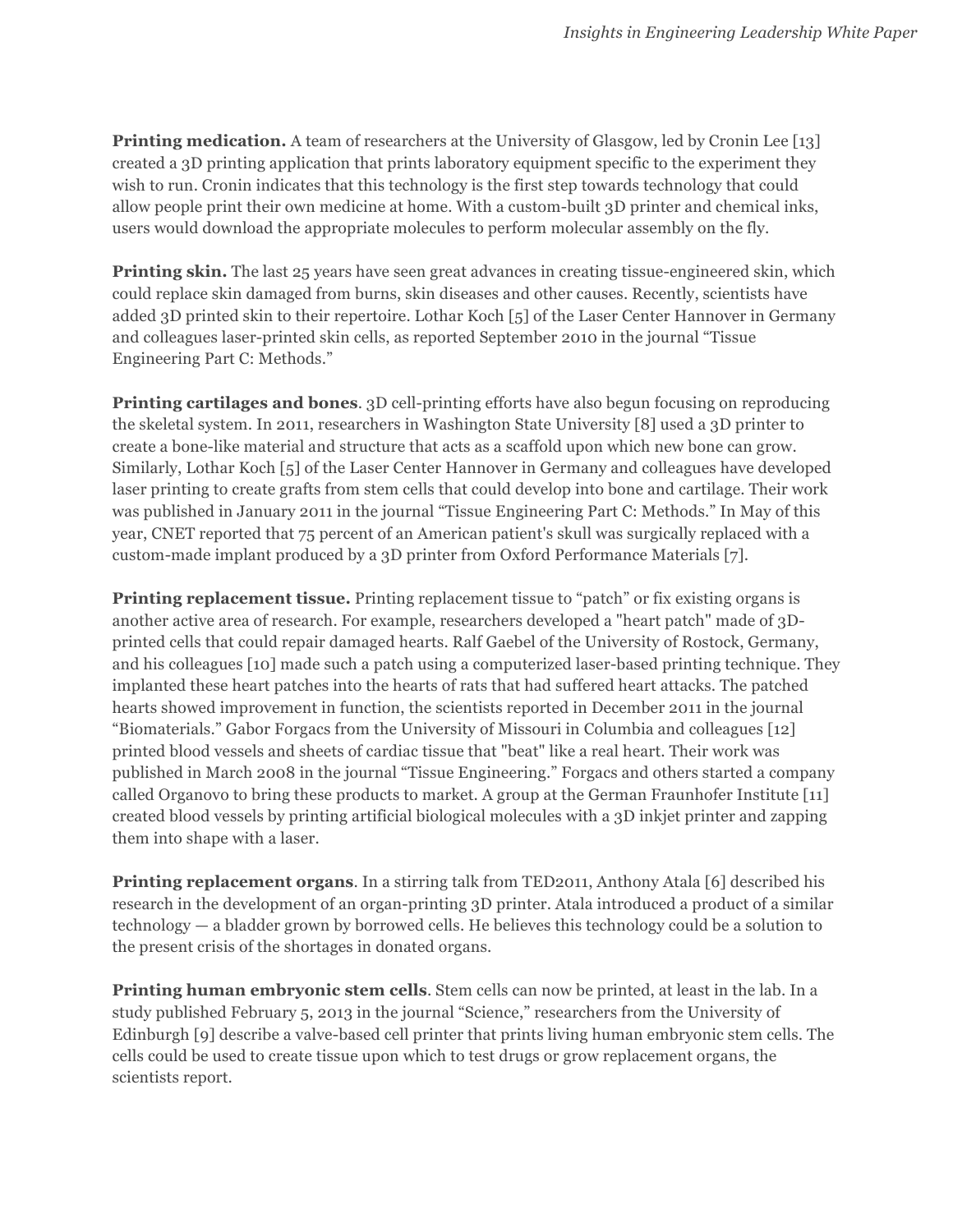$\blacktriangleright$ 

**Studying cancer with printed cells**. Printing cells could lead to better ways of studying diseases in the lab. Researchers are already using automated systems to print ovarian cancer cells onto a gel in a lab dish where the cells could be grown and studied. The printing approach could enable scientists to study cancerous cells in a more systematic environment, and use them to test treatments. The study, led by biomedical engineer Utkan Demirci of Harvard University Medical School and Brigham and Women's Hospital, was published February 2011 in "Biotechnology Journal."

Research into 3D bio printing is still in its early stages, but it is occurring today in laboratories around the world. We believe, by analyzing existing trends, that some of these technologies will be adopted within the next three to five years. Namely, (1) specific organ tissue replacement for important organs such heart and kidney, (2) personalized replacement 3D printed joints with custom fit, and (3) 3D printed organ replacement will become available. For the next five to 10 years, technological adoption will become widespread and commercialized as the technology continues to mature. 3D technology may become commercialized in this order: (1) Replacement 3D printed organs commonly available at affordable cost, (2) Liver, Kidney replacement companies achieve maturity, (3) 3D printed tissue replacement for all body organs available, and (4) 3D printed medicine [12] widely available.

The diagram below summarizes our beliefs in how 3D printing technology will evolve from today's laboratory research and early prototypes into adoption (within three to five years), and eventually into widespread commercialization as the technology matures (in five to 10 years).

| Research (today)                                                                                                                                                    |                                                                                                                                                                                                                                                             |                                                                                                                                                                                                                                                                                                        |  |
|---------------------------------------------------------------------------------------------------------------------------------------------------------------------|-------------------------------------------------------------------------------------------------------------------------------------------------------------------------------------------------------------------------------------------------------------|--------------------------------------------------------------------------------------------------------------------------------------------------------------------------------------------------------------------------------------------------------------------------------------------------------|--|
| -Printing medication<br>-Printing new skin<br>-Printing cargilage and bones<br>-Printing replacement tissue<br>-Printing replacement organs<br>-Printing stem cells | Adoption (3-5 years)<br>-Specific organ tissue<br>replacement for important<br>organs such heart and kidney.<br>- Personalized replacement 3D<br>printed joints (hip, knee) with<br>custom fit<br>- Life saving 3D printed organ<br>replacement (high cost) | Commercialization (5-10 years)<br>- Replacement 3D printed<br>organs commonly available at<br>affordable cost<br>- Liver, kidney replacement<br>companies achieve maturity<br>-3D printed tissue replacement<br>for all body organs available<br>-Printing medication [12] at<br>home widely available |  |

Regulatory and Societal Factors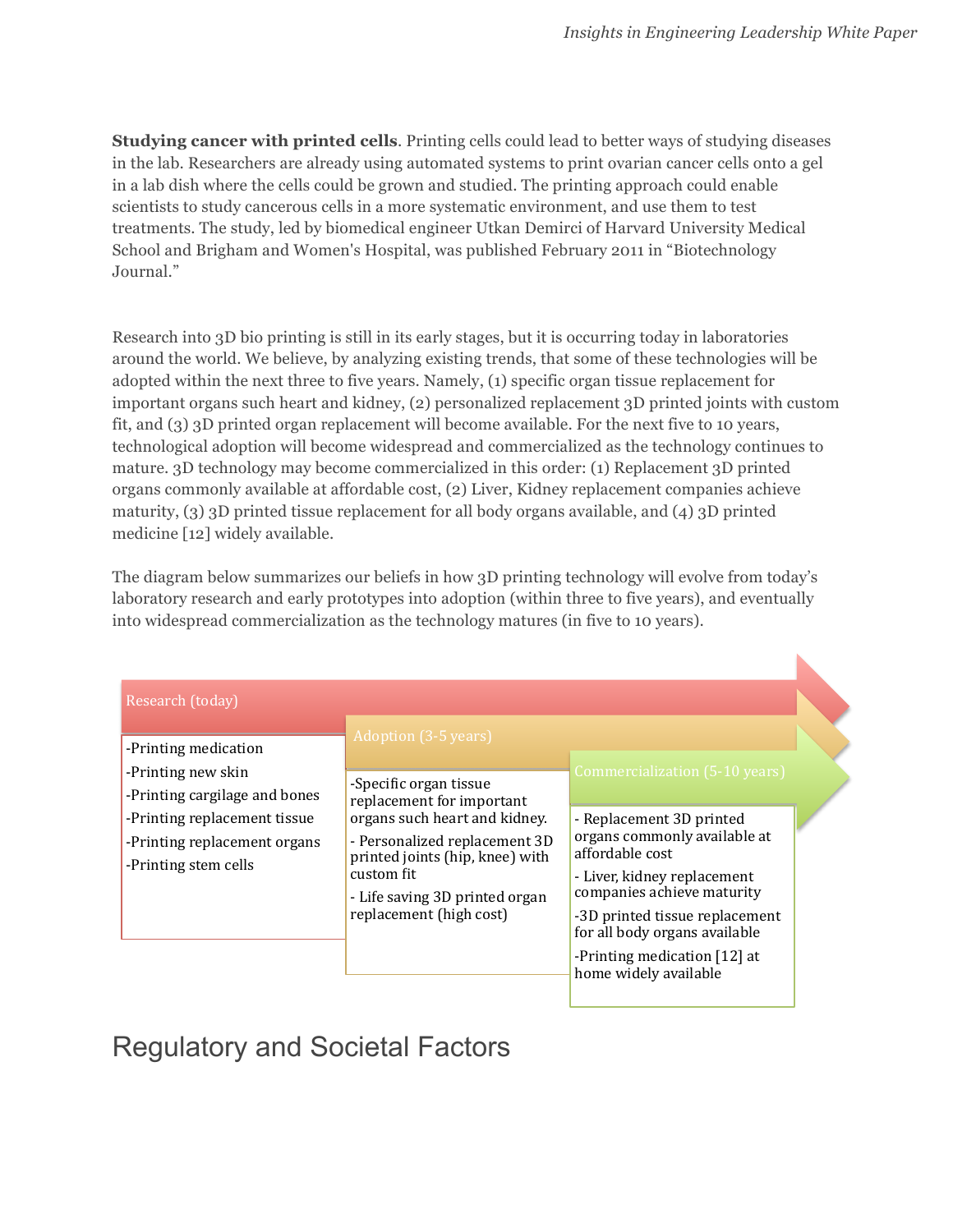The ability to 3D bio-print bones, tissue and organs will inevitably have regulatory and societal impacts. The FDA, which has the charter of both promoting and protecting the public's health, will play a critical role in how 3D bio-printing is used within the United States. The FDA will need to approve the process of 3D bio-printing for any bone, tissue, or organ transplants, as well as the process of implanting these replacement parts into humans and any follow-up care. As every person has unique DNA and consequently will have unique bone, tissue and organs, there may be additional regulatory approvals required. These additional hoops every patient will be subject to could stifle the adoption of the technology.

Another societal factor to consider is performance-enhancing tissue augmentations. Should a marathon runner, for example, be allowed to have additional muscles bio-printed to enhance their performance? Should a swimmer be permitted to artificially improve his or her lung capacity? Should athletes who do so be banned from competing, and how should we detect it? This is also an issue for soldiers since a superior army could be engineered using bio-printing technology.

These potential enhancements, enabled by 3D bio-printing, could gradually become accepted as normal as time goes on. One must ask whether bio-printing needs to be regulated or controlled, and how a "good" body modification differs from a "bad" one. Otherwise, society might let technology move forward without regulation down a path towards potentially irreversible and adverse societal impacts.

There are also end-of-life issues that need consideration. If body parts can be easily replaced, will people opt to stay perpetually young through replacement instead of aging normally? Such a choice could have dire consequences on population growth, Social Security, and retirement planning. Furthermore, although it sounds far-fetched now, it may soon be possible to replace the brains of people who have suffered from strokes or Alzheimer's.

One must also inquire after the affordability of 3D bio-printing procedures. If only those who can afford these procedures receive them, it could lead to significant magnification of the social divide between those who can and cannot afford the procedures.

Finally, if or when the technology for printing medications at home becomes available, there will be a need to regulate what types of medications users are allowed to print. People could easily print recreational or illegal drugs, or misuse prescription drugs that are not intended for them.

### Industries Impacted

Numerous industries will feel the effects of 3D bio-printing technology. While some industries will benefit, others will be negatively impacted.

### Positively-Impacted Industries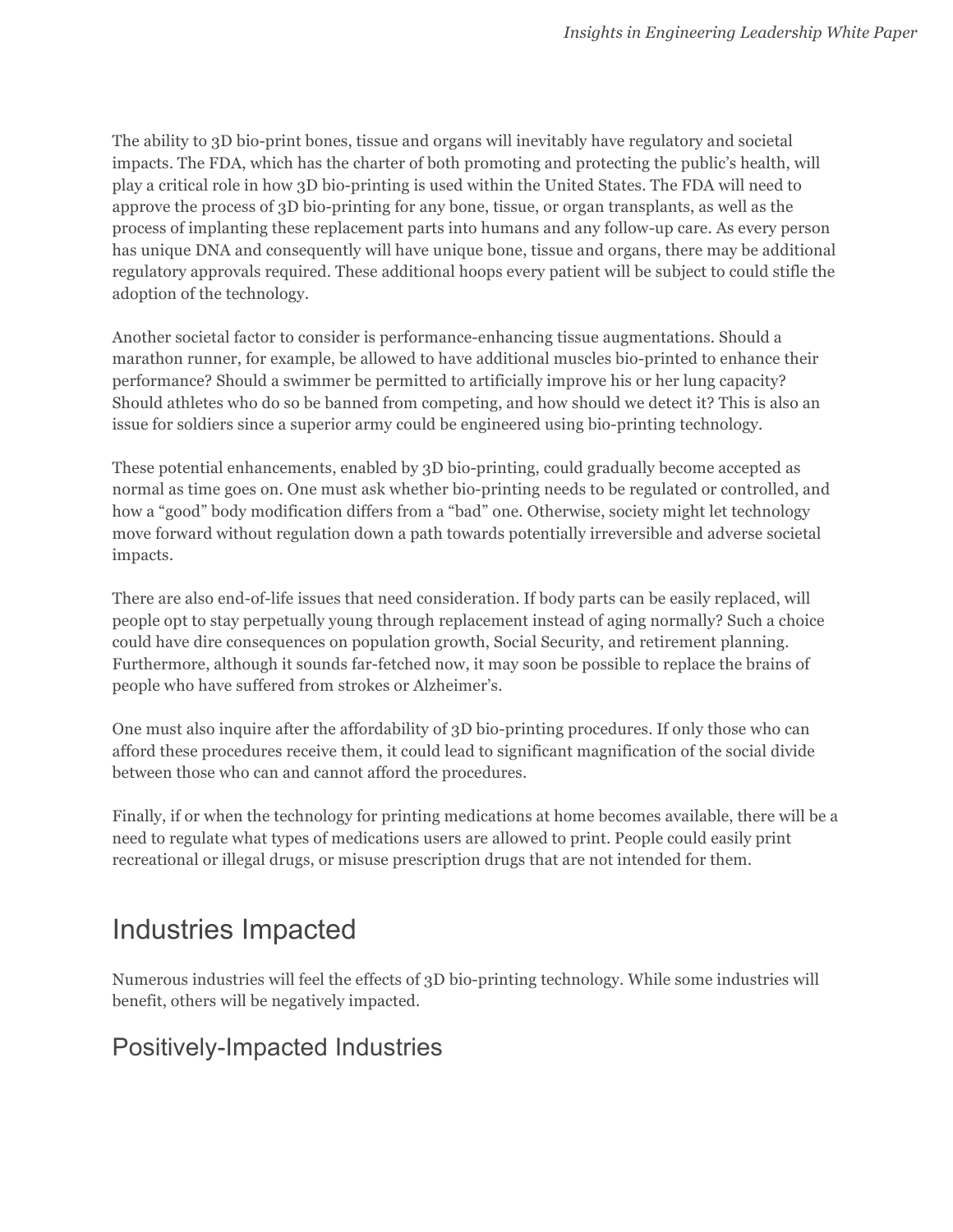Ultimately, the patients who are cured by 3D bio-printing technology are the big winners. However, several industry segments, described in this section, will see significant benefit as well.

Health insurance companies and government-funded health assistance services (like Medicare or British Healthcare) will save on recurring costs for chronic health issues. Dialysis treatment costs \$55,000-\$75,000 per patient per year. In 2007, Medicare spent \$8.6 billion in dialysis costs for 335,000 patients [2]. Likewise, treatments for diabetes costs around \$6,000 per year per patient, for a total cost of \$245 billion per year in the United States [1].

Hospitals and insurance companies will also benefit financially from 3D bio-printing as they will no longer need to spend money on transplant logistics. In addition, both hospitals and surgical supply companies will benefit as customers flock to the hospitals that have organ transplant capabilities.

Since organ printing relies on the patients' stem cells, stem-cell harvesting and storage businesses will experience a positive boost. Even people who are concerned about what the future might bring will have stem cells harvested and banked so that they are ready to meet a future potential need. Computer-assisted design (CAD) software companies such as Rhino and AutoCAD [14] will benefit from this new expanding market, since designs for replacement organs will need to be created digitally. Likewise, companies that provide secure storage and movement of the large CAD designs will also benefit. For example, AutoDesk currently has revenues of \$2B. Assuming a 10 percent jump due to an increased demand for images of replacement organs, AutoDesk will experience a revenue increase of \$200 million annually.

### Negatively-Impacted Industries

The kidney dialysis industry will be significantly affected once replacement kidneys can be 3-D printed. There are currently two major players in the United States dialysis industry: Fresenius, with revenues of \$3.4B/quarter, and DaVita, with revenues of \$2.3B/quarter. The total revenues of this industry are \$22.8B/year. When replacement kidneys become readily available, both companies will see a significant drop in their revenues.

Diabetes supply companies currently have a market of patients buying blood sugar testing supplies, insulin, pills and insulin pumps. Were 3D bio-printing to become a commercialized reality, patients could get a replacement pancreas printed instead. Companies like OneTouch, which is a leading manufacturer of blood sugar monitors and testing supplies, are at risk. OneTouch is owned by Johnson & Johnson, which had annual revenue of \$2.7B in 2011.

Companies that sell pacemakers and new heart valves are also at risk as replacement hearts become readily available. For example, Medtronic's Cardiac and Vascular Group had annual revenue of \$8.48B and Medtronic Pacing Systems contributed \$1.97B to that total. While not all patients would opt for a bio-printed heart replacement, there is still considerable risk to their revenue stream. [3]

The final industry segment that will be negatively impacted is organ replacement logistics (UNOS) and transportation.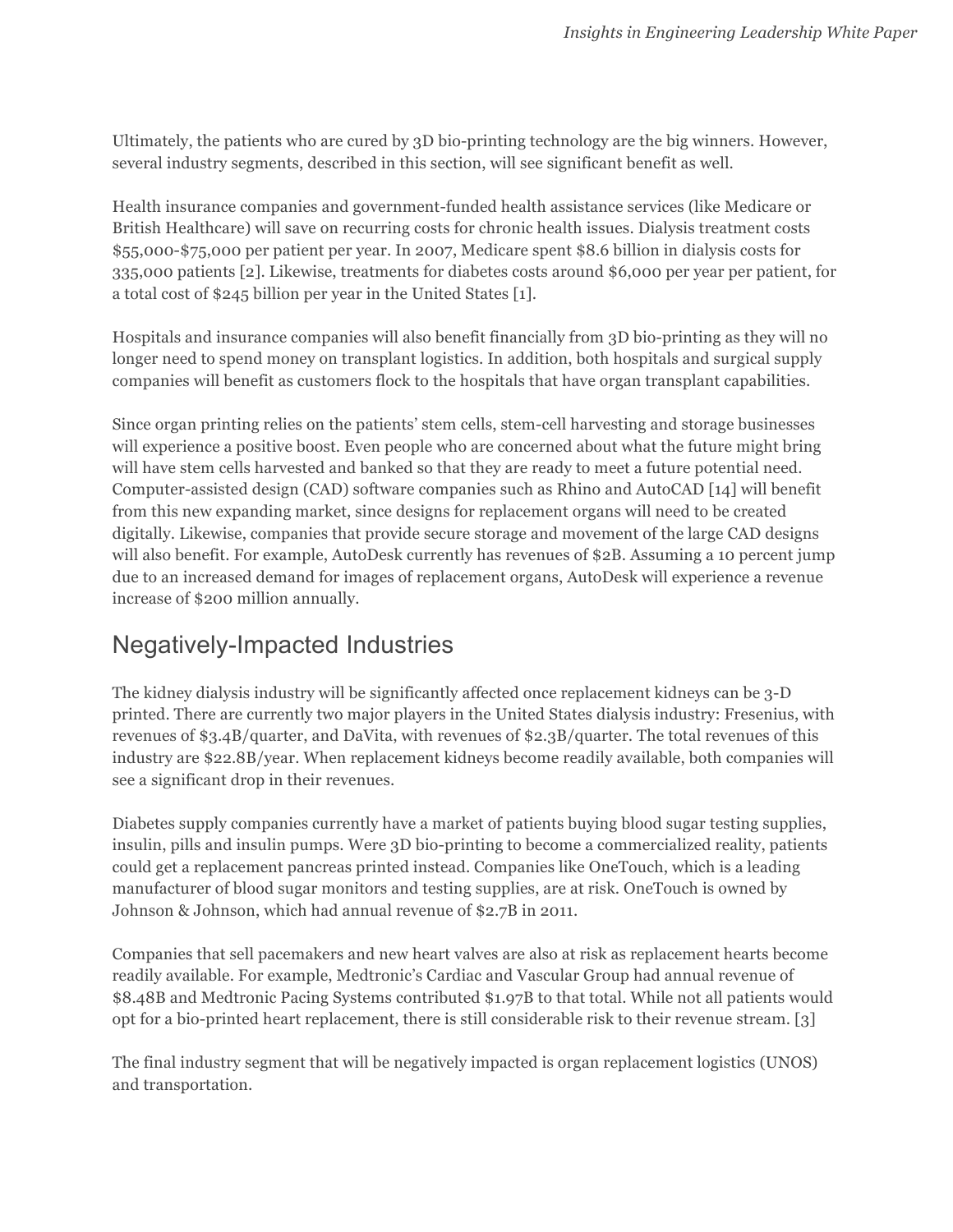# Value Net Analysis

The products of 3D bio-printing will ultimately be sold not only to patients, but also to hospitals, medical practices and medical insurance companies. Hospitals that offer bio-printing will see an influx of patients in their facilities. Health insurance companies are also included in the customer segment, as they will need to make cost tradeoffs between ongoing patient expenses and the onetime cost of replacing whatever organ is unhealthy.

Suppliers of the 3D bio-printing industry are inkjet printer manufacturers, including Cube, HP, Cannon, and Stratasys. It is important to note that all of today's inkjet printers will continue to work as is. They only require that the print nozzles be modified for the new bio-material. The creation of a new kind of printer designed specifically for 3D bio-printing is an opportunity area.

Partners include current companies that are engaging in 3D printing (not bio-printing), like Cubify, Cimatron, Perception, 3D Systems, and Stratasys.

The only company that is currently engaging in 3D bio-printing as a business is Organovo, which is currently operating at a loss despite increasing revenues [4].

# **Opportunities**

As a rapidly growing ecosystem full of life-saving applications, 3D bio-printing presents unprecedented business opportunities. Foundational elements of 3D printing technology are the design model, the printer and the material. Each one of the foundational elements offers a wide array of business opportunities.

Autodesk Inc.'s AutoCAD and similar software companies are championing creation of software design models compatible for use in 3D printing [14]. At the same time, many medical equipment makers in the areas of MRI scanning and X-rays are playing close attention to body scans and generating custom organ design models for bio-printing. Dentists could start utilizing patients' unique teeth layout and bone scans to create friendlier implants and prosthetics. Scanning and securely storing such scans and making them available at a later stage could itself become an industry.

A wide majority of today's research in 3D printing repurposes the printing heads and nozzles of traditional printers. Affordable, medical-grade and reliable 3D printers would surely be a new dimension for incumbent printer manufactures and could bring out new opportunities for niche players. A whole new outsourcing industry could emerge based on 3D printing of customized prosthetics, dentistry and other less-sensitive body parts that can be tailor-made for individual patients, similar to today's plastic and metal manufacturing industry.

Plastic and metal have been initial materials for rapid prototyping of 3D printing technology in industrial and automotive verticals. However, 3D bio-printing presents unique challenges as it requires a variety of synthetic materials suitable for manufacturing tissues, bones, cartilage and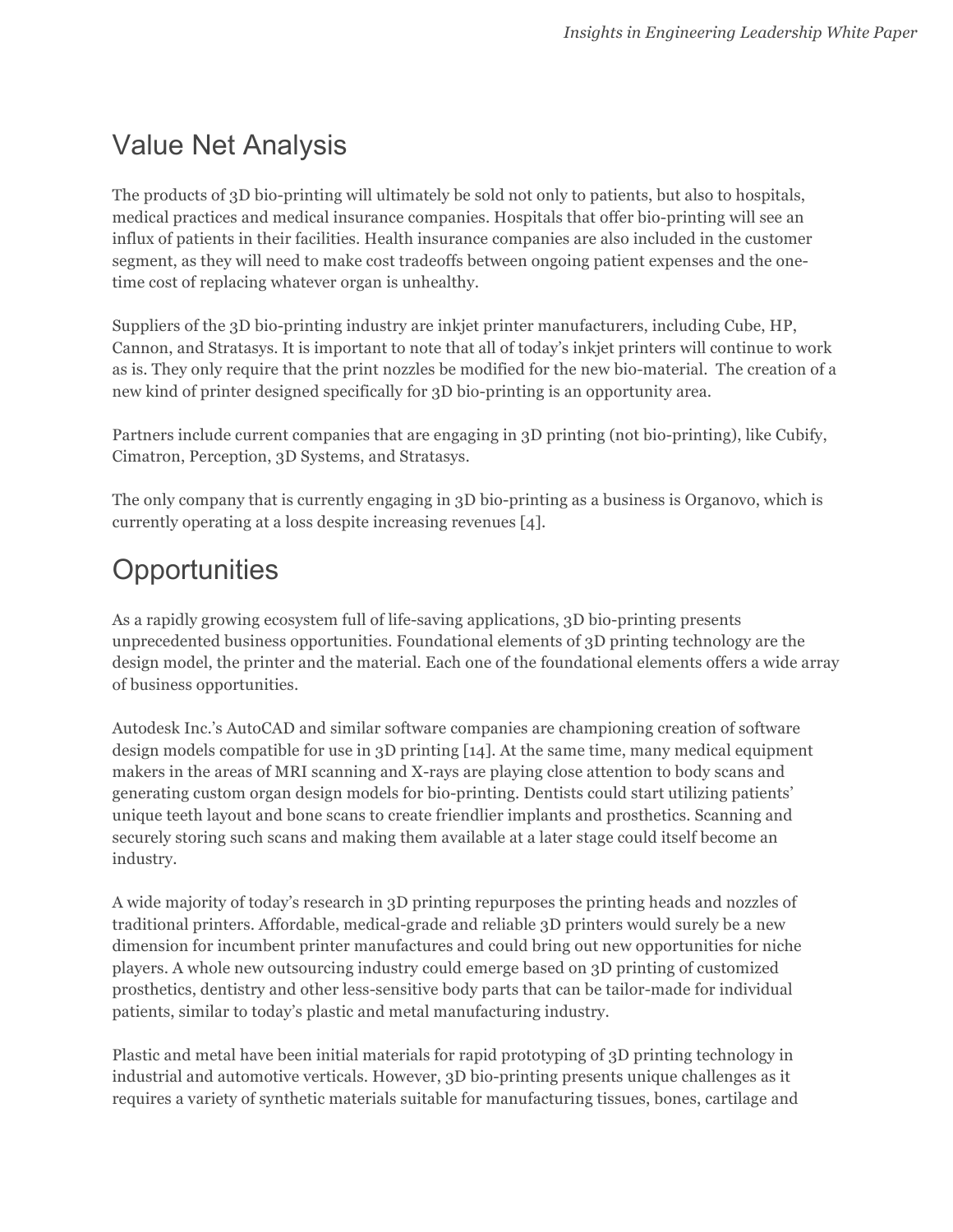organs. A great deal of research in materials is either attempting to identify such elements, or using stem cells in conjunction with other synthetic materials. Organovo's MMX bio-printer has already discovered a way of printing live tissue from silicon gel base and stem cells [14]. Other companies are trying other approaches, including harvesting small batches of stem cells to serve as organic material. With this approach, researchers hope to minimize or eliminate the rejection rate of organ implants.

Along with these foundational elements of design, printing and material, there are many affiliated ecosystems that offer new business opportunities. For example, human organs may be printed in advance in case of an emergency. There may be opportunities for "organ lockers," a system that provides secure storage and transportation for customers' organs. When the cost of 3D scanners and printers become affordable for personal use, customers might want "scanning kiosks."

### **Summary**

3D printing technology is quickly maturing, evolving and expanding beyond the industrial rapid prototyping stage. It is no longer restricted to lab or research projects –a commercial ecosystem is growing around various domains of application. Healthcare and surgical fields are especially crucial sectors in the future of 3D printing technology.

The possibility of printing medication [13], new skin, cartilage or bones [15,16] is only the start. Soon, numerous other bio-printing capabilities will emerge, all the way to printing tissue and replacement organs. Providing customized hip or knee joints fitting individual needs is no longer a dream. Producing tissues or organs from stem cells has already become a reality in labs. It is not unrealistic to imagine a time in which a majority of people's organs can be customized and printed in advance, stored in secure facilities and installed on demand at a later stage.

These advances in 3D printing technology bring out some critical social and regulatory challenges as well. How far one can go in replacing body parts to increase life span? What is the fine line separating organ replacement and cloning? How will government benefits and insurance agencies react to increased longevity? And what are the effects of social divide created through availability of technology at an affordable cost? All of these questions will soon become critical.

Of course, along with these challenges come tremendous business opportunities. The basic premise of 3D printing technology relies upon three foundational elements – the design, the printer and the material. Companies that have an early lead in any of those areas could very well set the future direction and growth of the 3D print ecosystem. In addition to tools and process-related companies, companies will jump at the chance to fill the demand for body part scanning, secure storage and transport of organs, surgical procedures for installing organs, and etc. These industries will provide exponential growth opportunities as a result of the 3D bio-printing technology evolution.

To summarize, 3D bio printing is going to have a huge impact on society and will offer unprecedented business opportunities in an exploding ecosystem.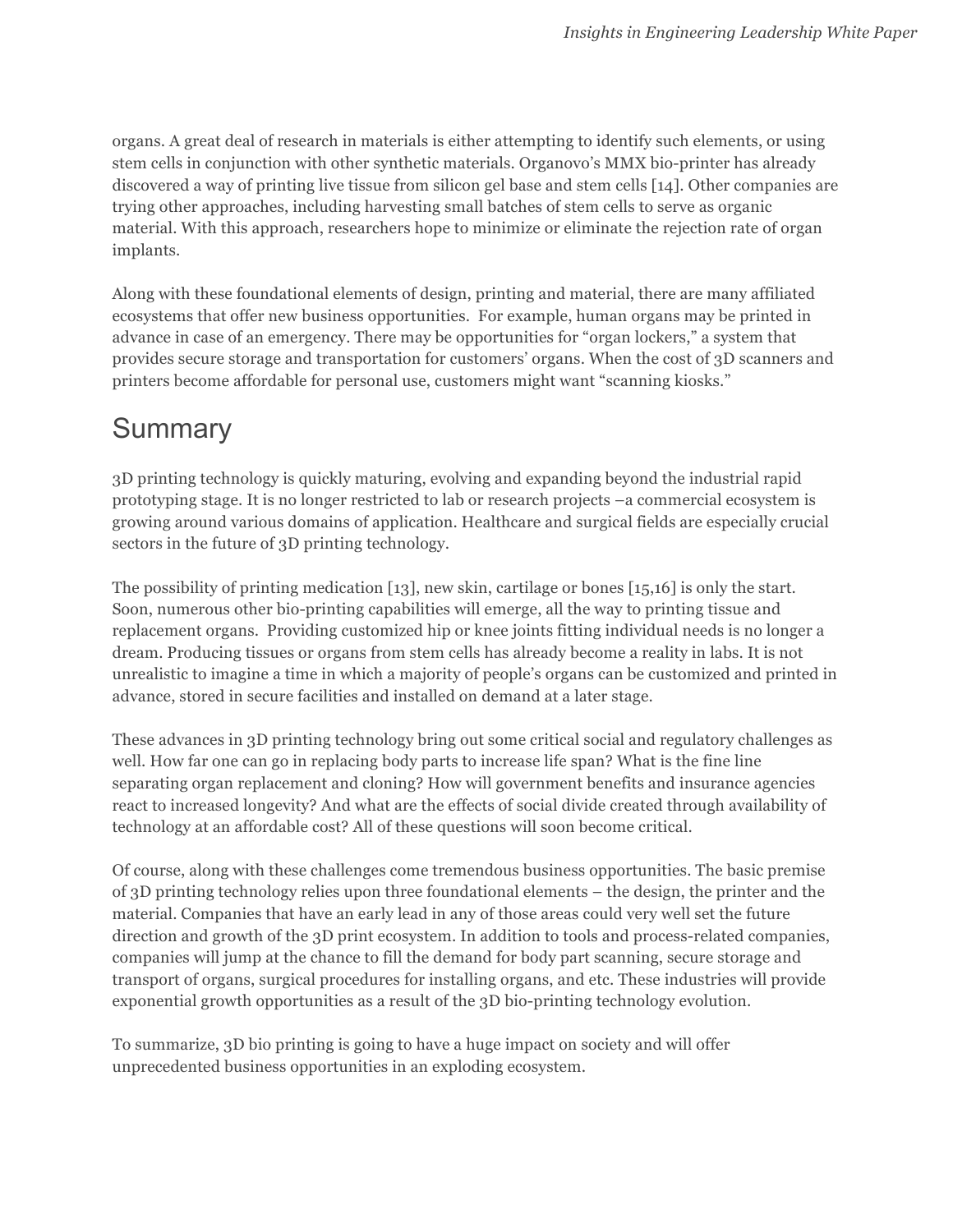### References

[1] Diabetes yearly cost in the US: http://www.medicalnewstoday.com/articles/257363.php

[2] US Dialysis information: http://usatoday30.usatoday.com/news/health/2009-08-23 dialysis\_N.htm

[3] Medtronic 2012 revenue: http://annualreport.medtronic.com/business-overview/index.htm [4] Organovo Financial Data:

http://markets.ft.com/research//Markets/Tearsheets/Financials?s=ONVO:QXR&subview=Income Statement&period=a

[5] Lothar Koch, Stefanie Kuhn, Heiko Sorg, Martin Gruene, Sabrina Schlie, Ralf Gaebel, Bianca Polchow, Kerstin Reimers, Stephanie Stoelting, Nan Ma, Peter M. Vogt, Gustav Steinhoff, and Boris Chichkov. Tissue Engineering Part C: Methods. October 2010, 16(5): 847-854.

doi:10.1089/ten.tec.2009.0397.

[6] 7 talks on the wonders of 3D printing:

http://www.ted.com/talks/anthony\_atala\_printing\_a\_human\_kidney.html

[7] 3D-printed implant replaces 75 percent of patient's skull: http://news.cnet.com/8301-

17938\_105-57573305-1/3d-printed-implant-replaces-75-percent-of-patients-skull/

[8] WSU researchers make bone-like material using 3D printer:

http://www.3ders.org/articles/20111130-bone-like-material-using-3d-printer.html

[9] Breakthrough: Scientists use 3D printer to produce stem cells:

http://www.3ders.org/articles/20130205-scientists-use-3d-printer-to-produce-human-embryonicstem-cells.html

[10] Patterning human stem cells and endothelial cells with laser printing for cardiac regeneration. Ralf Gaebel, Nan Ma, Jun Liu, Jianjun Guan, Lothar Koch, Christian Klopsch, Martin Gruene, Anita Toelk, Weiwei Wang, Peter Mark, Feng Wang, Boris Chichkov, Wenzhong Li, Gustav Steinhoff Reference- and Translation Center for Cardiac Stem Cell Therapy, Department of Cardiac Surgery, University of Rostock, 18057 Rostock, Germany., Biomaterials. 2011 Dec ;32 (35):9218-30 21911255 [11] Scientists created artificial blood vessels on a 3D printer:

http://www.3ders.org/Blog%20Posts/scientists-created-artificial-blood-vessels-on-a-3dprinter.html

[12] How to print out a blood vessel:

http://www.nature.com/news/2008/080320/full/news.2008.675.html

[13] Lee Cronin: Print your own medicine:

http://www.ted.com/talks/lee\_cronin\_print\_your\_own\_medicine.html?utm\_source=newsletter\_d aily&utm\_campaign=daily&utm\_medium=email&utm\_content=button\_\_2013-02-07

[14] Autodesk Developing CAD Software to Design, 3-D Print Living Tissue:

http://www.wired.com/design/2012/12/autodesk-3-d-print-tissue/

[15] 3D bio-printers to print skin and body parts:

http://phys.org/news/2011-02-3d-bio-printers-skin-body.html

[16] Bio-printing blog (possibilities of printing kidney, liver or heart):

http://bioprinter.blogspot.com/

[17] Explaining the Future: BIO-PRINTING by Christopher Barnatt

http://www.explainingthefuture.com/bioprinting.html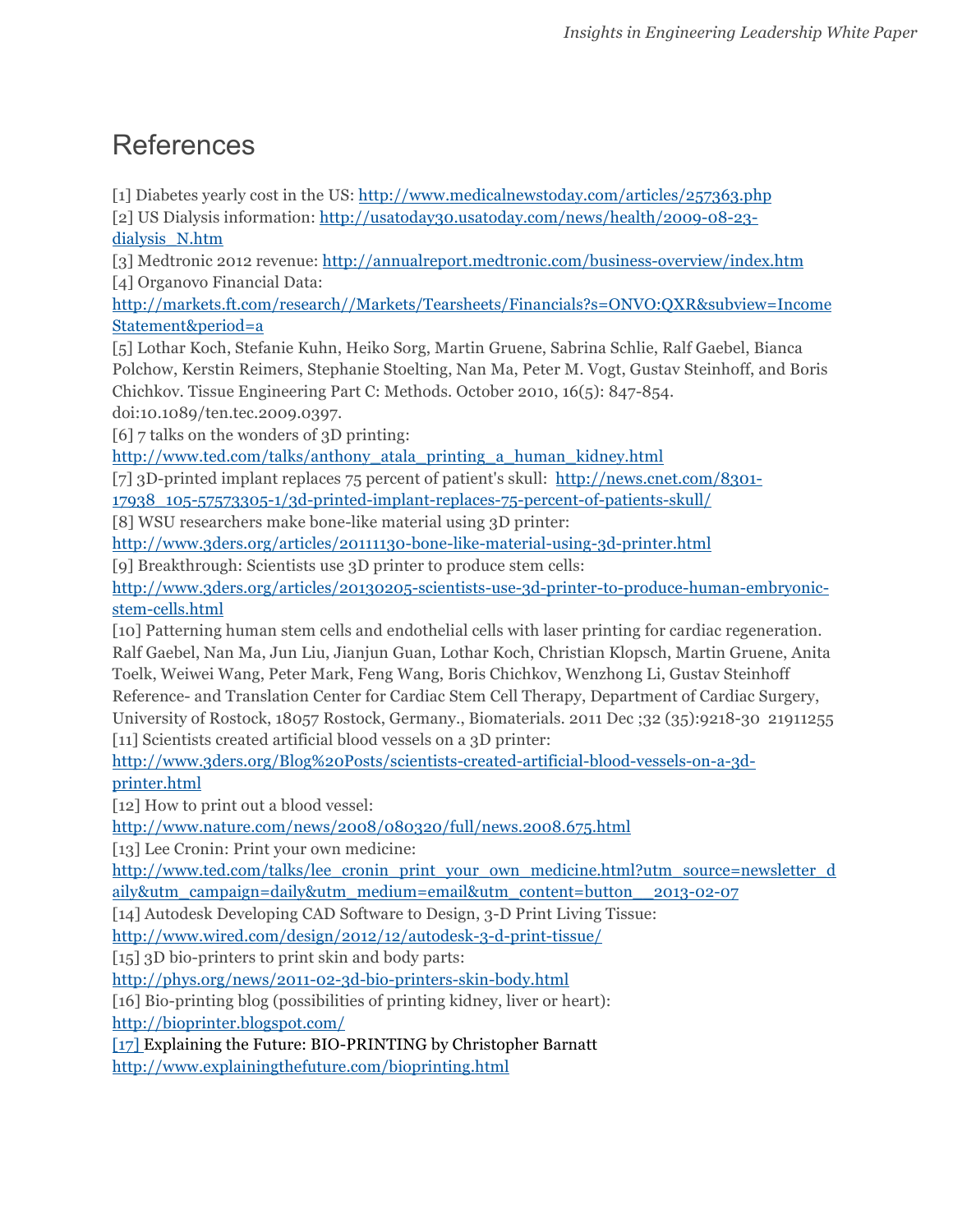### **Biographies**

#### **Biren Gandhi:**

Currently working as a Principal Architect with Cisco, Biren is spearheading crucial web/mobile technology initiatives for WebEx Social – an Enterprise Collaboration Software offered both onpremise and in the cloud to Fortune 1000 customers. Driven by his passion for practical innovation, Biren has led a series of Workplace Innovation Network (WIN) initiatives at Cisco to cultivate grassroots technical leadership. Prior to joining Cisco, he was divisional CTO of several gaming studios at Zynga and a Sr. Architect at Facebook before that. In between his roles at Facebook and Zynga, Biren co-founded a startup called AdMunity, a highly engaging collaborative social platform for the advertising community. He loves sharing interesting, action-oriented articles on innovation, leadership and organizational culture at http://thoughts.birengandhi.com/. Biren is actively engaged with a number of nonprofit initiatives in San Francisco and the Bay Area, and regularly participates in their annual Walk-a-thons.

LinkedIn: linkedin.com/in/birengandhi Facebook: facebook.com/birengandhi Twitter: twitter.com/birengandhi

**Emmanuel Munguia Tapia:** Dr. Emmanuel Munguia Tapia is the leader of the context awareness project at the advanced software platforms lab in Samsung Research America in San Jose, California. He directs a group of 15 researchers and four software engineers who focus on developing algorithms to infer human activity, location and context from sensory, social, location, and interaction data collected by mobile devices applying data mining, machine learning, and pattern classification techniques. Dr. Munguia Tapia previously worked for Nokia Research, Oracle America, Mitsubishi Electric Research, and Intel Research. Dr. Munguia Tapia received his PhD and MS degrees from the Massachusetts Institute of Technology (MIT) for his work on context awareness, and ubiquitous and wearable computing. His BS degree (with honors) is from the Instituto Politecnico Nacional (IPN), Mexico. He was named one of the best graduating engineers by the Mexican National Association of Schools of Engineering (ANFEI) and received the Presea Lazaro Cardenas Award, one of the highest recognitions of academic excellence given by the President of Mexico.

**Sue Coatney:** Sue Coatney is the Technical Director in the Data Protection Group at NetApp. Sue has architectural responsibility for Synchronous Data Replication where data is replicated to a backup site. Sue has also worked extensively in High Availability and Clustering solutions on Data ONTAP at NetApp. Prior to NetApp, Sue worked at Hewlett-Packard on the MPE-XL on device drivers and backup solutions, and on the HP-ServiceGuard solution, which provided High Availability solutions for the HP-UX operating system.

**Beom Soo Park:** Beom Soo Park has a master's degree in laser applications and a Ph.D in the study of synthetic diamond manufacturing and application using a CVD process. He works on PECVD systems and processes at Applied Materials.